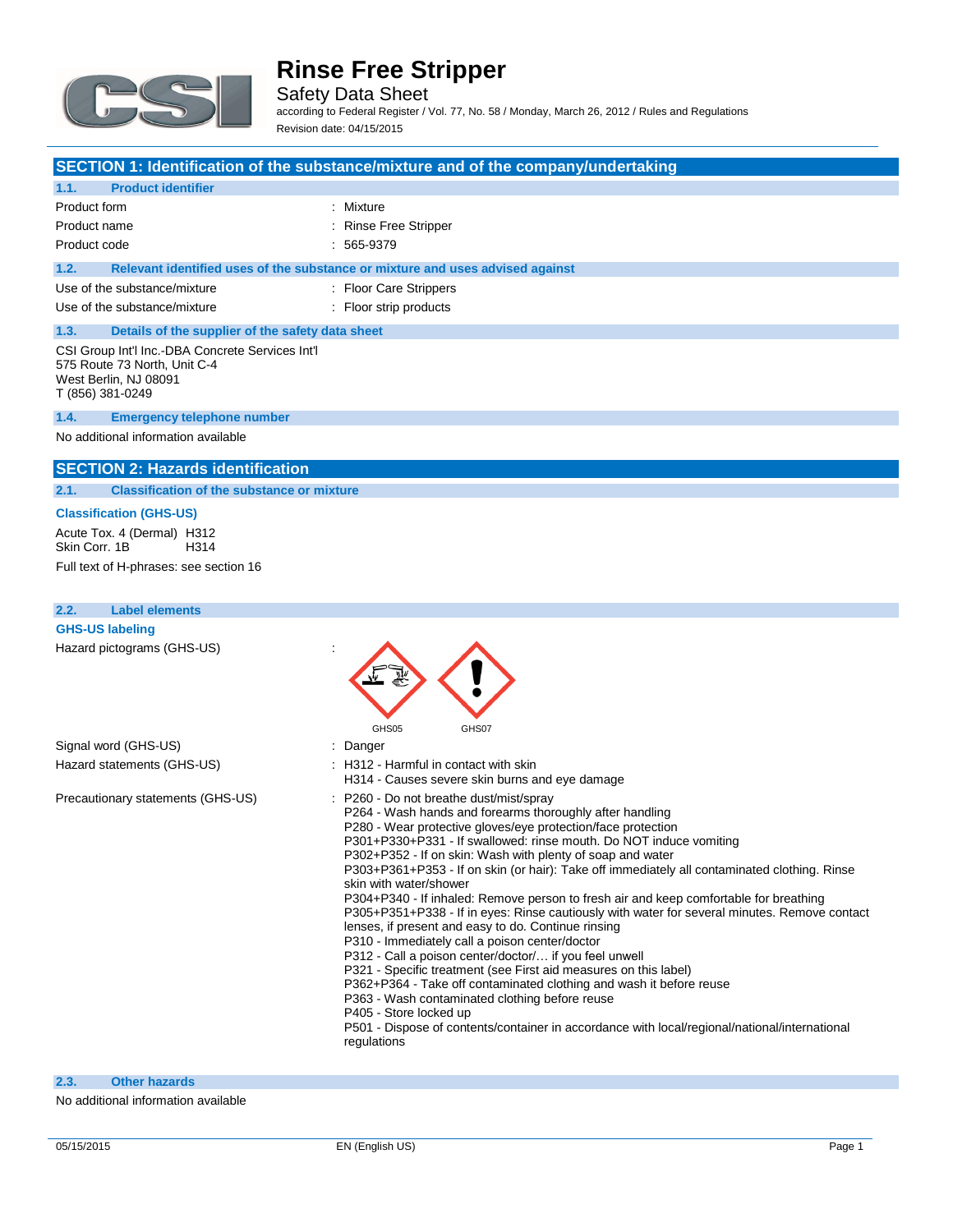Safety Data Sheet

according to Federal Register / Vol. 77, No. 58 / Monday, March 26, 2012 / Rules and Regulations

### **2.4. Unknown acute toxicity (GHS-US)**

### Not applicable

### **SECTION 3: Composition/information on ingredients**

### **3.1. Substance**

### Not applicable **3.2. Mixture**

| <b>Name</b>     | <b>Product identifier</b> | $\frac{9}{6}$ | <b>Classification (GHS-US)</b>                                                                                                                                         |
|-----------------|---------------------------|---------------|------------------------------------------------------------------------------------------------------------------------------------------------------------------------|
| 2-butoxyethanol | (CAS No) 111-76-2         | $20 - 30$     | Flam. Liq. 4, H227<br>Acute Tox. 4 (Oral), H302<br>Acute Tox. 3 (Dermal), H311<br>Acute Tox. 2 (Inhalation:gas),<br>H330<br>Skin Irrit. 2, H315<br>Eye Irrit. 2A, H319 |
| 2-aminoethanol  | (CAS No) 141-43-5         | $5 - 10$      | Flam. Liq. 4, H227<br>Acute Tox. 4 (Oral), H302<br>Acute Tox. 4 (Dermal), H312<br>Skin Corr. 1B, H314                                                                  |

Full text of H-phrases: see section 16

| <b>SECTION 4: First aid measures</b>                                |                                                                                                                                                                                                                                                                                                |  |  |
|---------------------------------------------------------------------|------------------------------------------------------------------------------------------------------------------------------------------------------------------------------------------------------------------------------------------------------------------------------------------------|--|--|
| 4.1.<br><b>Description of first aid measures</b>                    |                                                                                                                                                                                                                                                                                                |  |  |
| First-aid measures general                                          | : Never give anything by mouth to an unconscious person. If you feel unwell, seek medical<br>advice (show the label where possible).                                                                                                                                                           |  |  |
| First-aid measures after inhalation                                 | : Remove victim to fresh air and keep at rest in a position comfortable for breathing. Immediately<br>call a poison center or doctor/physician.                                                                                                                                                |  |  |
| First-aid measures after skin contact                               | : Immediately call a poison center or doctor/physician. Specific measures (see supplier<br>information on this label). Wash with plenty of soap and water. Wash contaminated clothing<br>before reuse. Remove/Take off immediately all contaminated clothing. Rinse skin with<br>water/shower. |  |  |
| First-aid measures after eye contact                                | : Rinse cautiously with water for several minutes. Remove contact lenses, if present and easy to<br>do. Continue rinsing. Immediately call a poison center or doctor/physician.                                                                                                                |  |  |
| First-aid measures after ingestion                                  | : Rinse mouth. Do NOT induce vomiting. Immediately call a poison center or doctor/physician.                                                                                                                                                                                                   |  |  |
| 4.2.<br>Most important symptoms and effects, both acute and delayed |                                                                                                                                                                                                                                                                                                |  |  |
| Symptoms/injuries                                                   | : Causes severe skin burns and eye damage.                                                                                                                                                                                                                                                     |  |  |
| Symptoms/injuries after skin contact                                | : Repeated exposure to this material can result in absorption through skin causing significant<br>health hazard. Harmful in contact with skin.                                                                                                                                                 |  |  |

### **4.3. Indication of any immediate medical attention and special treatment needed**

### No additional information available

| <b>SECTION 5: Firefighting measures</b>                       |                                                                                                                                                                      |
|---------------------------------------------------------------|----------------------------------------------------------------------------------------------------------------------------------------------------------------------|
| 5.1.<br><b>Extinguishing media</b>                            |                                                                                                                                                                      |
| Suitable extinguishing media                                  | : Foam. Dry powder. Carbon dioxide. Water spray. Sand.                                                                                                               |
| Unsuitable extinguishing media                                | : Do not use a heavy water stream.                                                                                                                                   |
| 5.2.<br>Special hazards arising from the substance or mixture |                                                                                                                                                                      |
| Fire hazard                                                   | : Combustible liquid.                                                                                                                                                |
| <b>Explosion hazard</b>                                       | : May form flammable/explosive vapor-air mixture.                                                                                                                    |
| Reactivity                                                    | : Thermal decomposition generates : corrosive vapors.                                                                                                                |
| 5.3.<br><b>Advice for firefighters</b>                        |                                                                                                                                                                      |
| Firefighting instructions                                     | : Use water spray or fog for cooling exposed containers. Exercise caution when fighting any<br>chemical fire. Prevent fire-fighting water from entering environment. |
| Protection during firefighting                                | : Do not enter fire area without proper protective equipment, including respiratory protection.                                                                      |
| <b>SECTION 6: Accidental release measures</b>                 |                                                                                                                                                                      |

| <b>SECTION 6: Accidental release measures</b>                               |                                                                                                            |  |
|-----------------------------------------------------------------------------|------------------------------------------------------------------------------------------------------------|--|
| 6.1.<br>Personal precautions, protective equipment and emergency procedures |                                                                                                            |  |
| General measures                                                            | Remove ignition sources. Use special care to avoid static electric charges. No open flames. No<br>smoking. |  |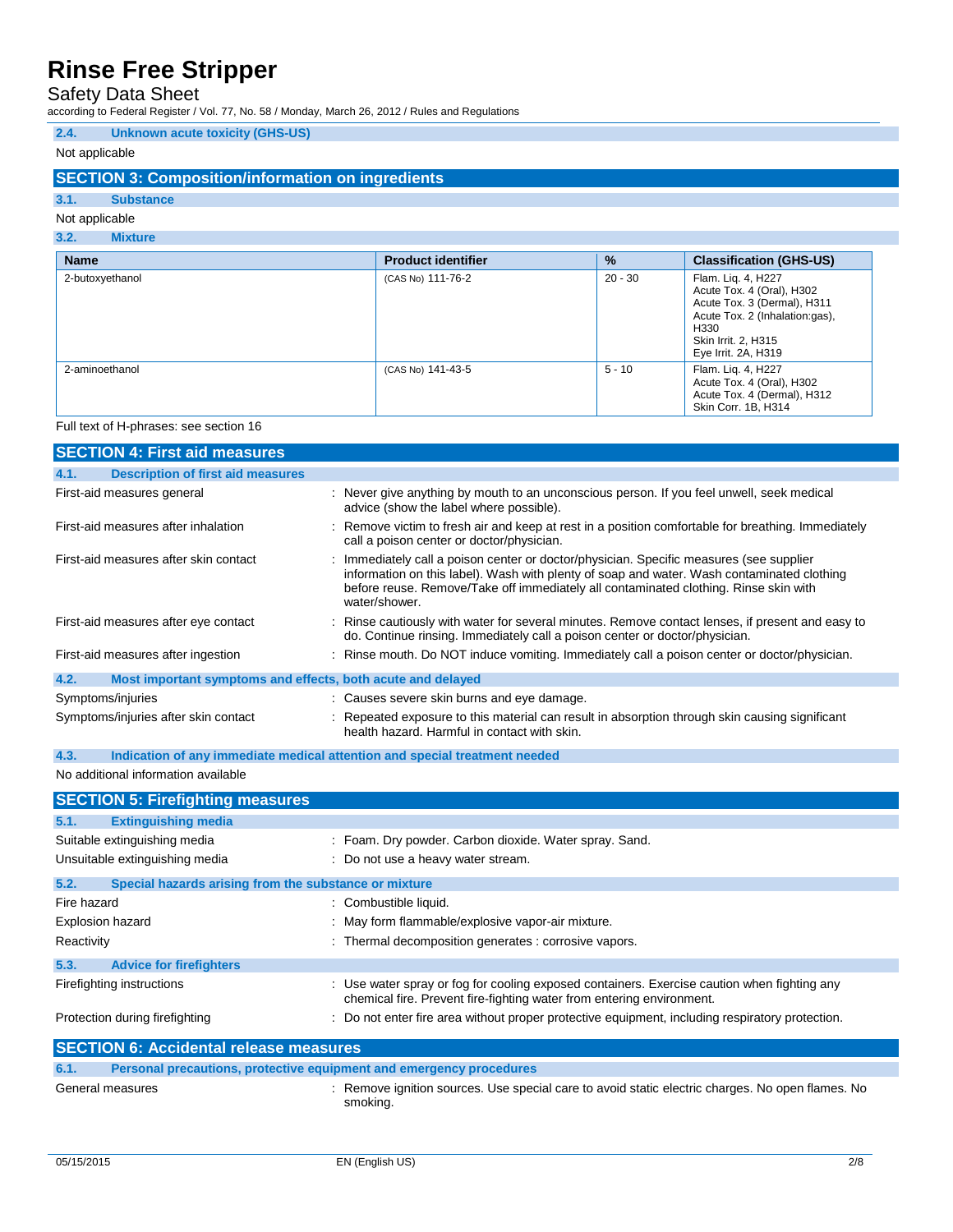### Safety Data Sheet

according to Federal Register / Vol. 77, No. 58 / Monday, March 26, 2012 / Rules and Regulations

| 6.1.1.                                                                                                  | For non-emergency personnel                          |                                                                                                     |
|---------------------------------------------------------------------------------------------------------|------------------------------------------------------|-----------------------------------------------------------------------------------------------------|
|                                                                                                         | Emergency procedures                                 | : Evacuate unnecessary personnel.                                                                   |
| 6.1.2.                                                                                                  | For emergency responders                             |                                                                                                     |
|                                                                                                         | Protective equipment                                 | : Equip cleanup crew with proper protection.                                                        |
|                                                                                                         | Emergency procedures                                 | : Ventilate area.                                                                                   |
| 6.2.                                                                                                    | <b>Environmental precautions</b>                     |                                                                                                     |
| Prevent entry to sewers and public waters. Notify authorities if liquid enters sewers or public waters. |                                                      |                                                                                                     |
| 6.3.                                                                                                    | Methods and material for containment and cleaning up |                                                                                                     |
|                                                                                                         | Methods for cleaning up                              | : Soak up spills with inert solids, such as clay or diatomaceous earth as soon as possible. Collect |

spillage. Store away from other materials.

## **6.4. Reference to other sections**

See Heading 8. Exposure controls and personal protection.

| <b>SECTION 7: Handling and storage</b>                               |                                                                                                                                                                                                                                                                   |  |
|----------------------------------------------------------------------|-------------------------------------------------------------------------------------------------------------------------------------------------------------------------------------------------------------------------------------------------------------------|--|
| <b>Precautions for safe handling</b><br>7.1.                         |                                                                                                                                                                                                                                                                   |  |
| Additional hazards when processed                                    | : Handle empty containers with care because residual vapors are flammable. Keep away from<br>heat/sparks/open flames}. - No smoking.                                                                                                                              |  |
| Precautions for safe handling                                        | : Wash hands and other exposed areas with mild soap and water before eating, drinking or<br>smoking and when leaving work. Provide good ventilation in process area to prevent formation<br>of vapor. No open flames. No smoking. Do not breathe dust/mist/spray. |  |
| Hygiene measures                                                     | : Wash hands and forearms thoroughly after handling. Wash contaminated clothing before<br>reuse.                                                                                                                                                                  |  |
| 7.2.<br>Conditions for safe storage, including any incompatibilities |                                                                                                                                                                                                                                                                   |  |
| Technical measures                                                   | : Proper grounding procedures to avoid static electricity should be followed. Comply with<br>applicable regulations.                                                                                                                                              |  |
| Storage conditions                                                   | : Keep only in the original container in a cool, well ventilated place away from heat, hot surfaces,<br>sparks, open flame and other ignition sources. No smoking. Keep container closed when not in<br>use. Keep in fireproof place.                             |  |
| Incompatible products                                                | : Strong bases. Strong acids.                                                                                                                                                                                                                                     |  |
| Incompatible materials                                               | : Sources of ignition. Direct sunlight. Heat sources.                                                                                                                                                                                                             |  |
| 7.3.<br>Specific end use(s)                                          |                                                                                                                                                                                                                                                                   |  |

No additional information available

### **SECTION 8: Exposure controls/personal protection**

| 8.1.<br><b>Control parameters</b> |                                     |                    |
|-----------------------------------|-------------------------------------|--------------------|
| <b>Rinse Free Stripper</b>        |                                     |                    |
| <b>ACGIH</b>                      | Not applicable                      |                    |
| <b>OSHA</b>                       | Not applicable                      |                    |
| 2-butoxyethanol (111-76-2)        |                                     |                    |
| <b>ACGIH</b>                      | ACGIH TWA (ppm)                     | 20 ppm             |
| <b>ACGIH</b>                      | ACGIH STEL (ppm)                    | 20 ppm             |
| <b>ACGIH</b>                      | Remark (ACGIH)                      | Eye & URT irr      |
| <b>OSHA</b>                       | OSHA PEL (TWA) (mg/m <sup>3</sup> ) | 240 mg/m $3$       |
| <b>OSHA</b>                       | OSHA PEL (TWA) (ppm)                | 50 ppm             |
| 2-aminoethanol (141-43-5)         |                                     |                    |
| <b>ACGIH</b>                      | ACGIH TWA (ppm)                     | 3 ppm              |
| <b>ACGIH</b>                      | ACGIH STEL (ppm)                    | 3 ppm              |
| <b>ACGIH</b>                      | Remark (ACGIH)                      | Eye & skin irr     |
| <b>OSHA</b>                       | OSHA PEL (TWA) (mg/m <sup>3</sup> ) | $6 \text{ mg/m}^3$ |
| <b>OSHA</b>                       | OSHA PEL (TWA) (ppm)                | 3 ppm              |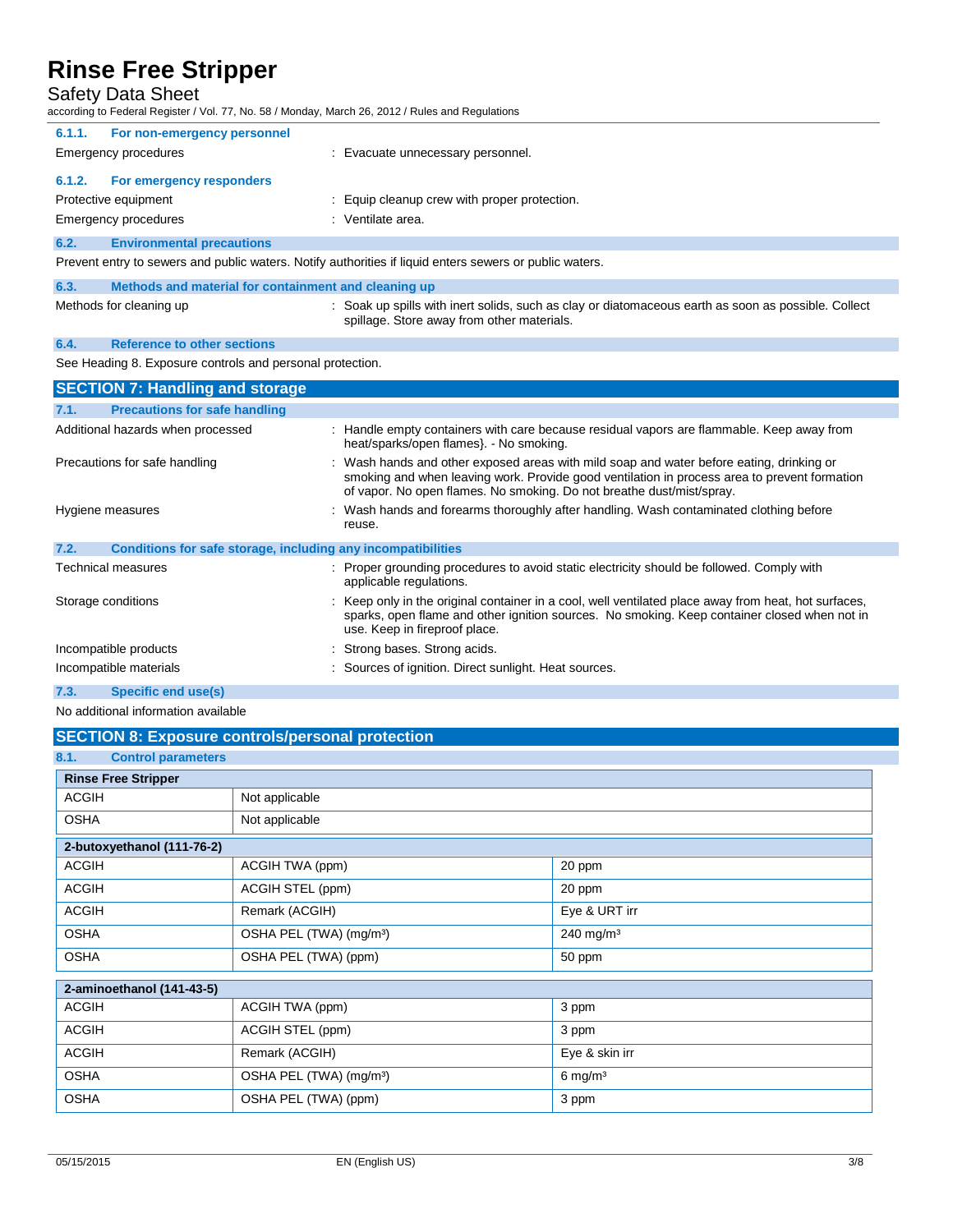Safety Data Sheet

according to Federal Register / Vol. 77, No. 58 / Monday, March 26, 2012 / Rules and Regulations

| 8.2.<br><b>Exposure controls</b> |                                                                            |
|----------------------------------|----------------------------------------------------------------------------|
| Personal protective equipment    | : Avoid all unnecessary exposure.                                          |
|                                  |                                                                            |
| Hand protection                  | : Wear protective gloves/eye protection/face protection protective gloves. |
| Eye protection                   | : Chemical goggles or face shield.                                         |
| Skin and body protection         | : Wear suitable protective clothing.                                       |
| Respiratory protection           | : Wear appropriate mask.                                                   |
| Other information                | : Do not eat, drink or smoke during use.                                   |

| <b>SECTION 9: Physical and chemical properties</b>            |                                                                                                                                      |  |
|---------------------------------------------------------------|--------------------------------------------------------------------------------------------------------------------------------------|--|
| 9.1.<br>Information on basic physical and chemical properties |                                                                                                                                      |  |
| Physical state                                                | : Liquid                                                                                                                             |  |
| Color                                                         | $:$ red                                                                                                                              |  |
| Odor                                                          | Butyl                                                                                                                                |  |
| Odor threshold                                                | No data available                                                                                                                    |  |
| pH                                                            | $11 - 11.5$                                                                                                                          |  |
| Melting point                                                 | No data available                                                                                                                    |  |
| Freezing point                                                | No data available                                                                                                                    |  |
| Boiling point                                                 | 210 °F                                                                                                                               |  |
| Flash point                                                   | No data available                                                                                                                    |  |
| Relative evaporation rate (butyl acetate=1)                   | : No data available                                                                                                                  |  |
| Flammability (solid, gas)                                     | No data available                                                                                                                    |  |
| <b>Explosion limits</b>                                       | No data available                                                                                                                    |  |
| <b>Explosive properties</b>                                   | No data available                                                                                                                    |  |
| Oxidizing properties                                          | No data available                                                                                                                    |  |
| Vapor pressure                                                | No data available                                                                                                                    |  |
| Relative density                                              | 0.97                                                                                                                                 |  |
| Relative vapor density at 20 °C                               | Same as water                                                                                                                        |  |
| Solubility                                                    | Soluble in water.<br>Water: Solubility in water of component(s) of the mixture :<br>$\bullet$ ( $\bullet$ ) $\bullet$ ( $\bullet$ ). |  |
| Log Pow                                                       | No data available                                                                                                                    |  |
| Log Kow                                                       | No data available                                                                                                                    |  |
| Auto-ignition temperature                                     | No data available                                                                                                                    |  |
| Decomposition temperature                                     | No data available                                                                                                                    |  |
| Viscosity                                                     | No data available                                                                                                                    |  |
| Viscosity, kinematic                                          | No data available                                                                                                                    |  |
| Viscosity, dynamic                                            | No data available                                                                                                                    |  |

### **9.2. Other information**

No additional information available

| <b>SECTION 10: Stability and reactivity</b>                                                         |                                                     |  |
|-----------------------------------------------------------------------------------------------------|-----------------------------------------------------|--|
| 10.1.                                                                                               | <b>Reactivity</b>                                   |  |
|                                                                                                     | Thermal decomposition generates : corrosive vapors. |  |
| 10.2.                                                                                               | <b>Chemical stability</b>                           |  |
| Stable under normal conditions. Combustible liquid. May form flammable/explosive vapor-air mixture. |                                                     |  |
| 10.3.                                                                                               | <b>Possibility of hazardous reactions</b>           |  |
| Not established.                                                                                    |                                                     |  |

### **10.4. Conditions to avoid**

Direct sunlight. Extremely high or low temperatures. Open flame. Overheating. Heat. Sparks.

### **10.5. Incompatible materials**

Strong acids. Strong bases.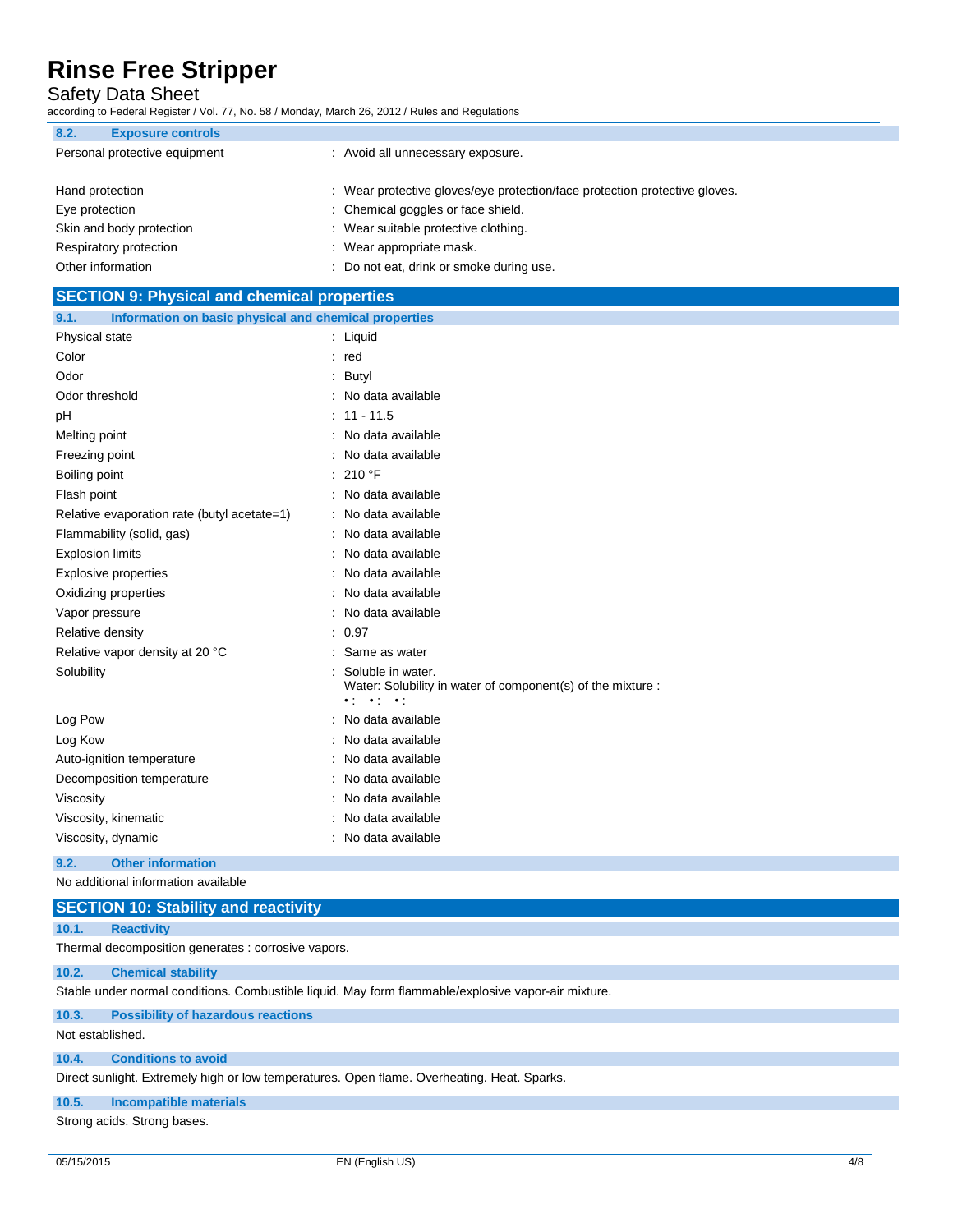Safety Data Sheet

according to Federal Register / Vol. 77, No. 58 / Monday, March 26, 2012 / Rules and Regulations

### **10.6. Hazardous decomposition products**

Fume. Carbon monoxide. Carbon dioxide. May release flammable gases. Thermal decomposition generates : corrosive vapors.

### **SECTION 11: Toxicological information**

### **11.1. Information on toxicological effects**

| Acute toxicity                                         | Dermal: Harmful in contact with skin.                                                                                                                                       |
|--------------------------------------------------------|-----------------------------------------------------------------------------------------------------------------------------------------------------------------------------|
| <b>Rinse Free Stripper</b>                             |                                                                                                                                                                             |
| ATE US (dermal)                                        | 1636.975 mg/kg body weight                                                                                                                                                  |
| 2-butoxyethanol (111-76-2)                             |                                                                                                                                                                             |
| LD50 oral rat                                          | 530 mg/kg (Rat; Equivalent or similar to OECD 401; Literature study; 1746 mg/kg bodyweight;<br>Rat: Experimental value)                                                     |
| LD50 dermal rat                                        | > 2000 mg/kg body weight (Rat; Experimental value; OECD 402: Acute Dermal Toxicity)                                                                                         |
| LD50 dermal rabbit                                     | 435 mg/kg body weight (Rabbit; Experimental value; OECD 402: Acute Dermal Toxicity; 435<br>mg/kg bodyweight; Rabbit; Weight of evidence; Equivalent or similar to OECD 402) |
| LC50 inhalation rat (mg/l)                             | 2.17 mg/l/4h (Rat; Experimental value; 2.35 mg/l/4h; Rat; Experimental value)                                                                                               |
| LC50 inhalation rat (ppm)                              | 450 - 486 ppm/4h 450-486, Rat                                                                                                                                               |
| ATE US (oral)                                          | 530.000 mg/kg body weight                                                                                                                                                   |
| ATE US (dermal)                                        | 435.000 mg/kg body weight                                                                                                                                                   |
| ATE US (gases)                                         | 450.000 ppmV/4h                                                                                                                                                             |
| ATE US (vapors)                                        | 2.170 mg/l/4h                                                                                                                                                               |
| ATE US (dust, mist)                                    | 2.170 mg/l/4h                                                                                                                                                               |
| 2-aminoethanol (141-43-5)                              |                                                                                                                                                                             |
| LD50 oral rat                                          | 1720 mg/kg (Rat)                                                                                                                                                            |
| LD50 dermal rabbit                                     | 1018 mg/kg (Rabbit)                                                                                                                                                         |
| ATE US (oral)                                          | 1720.000 mg/kg body weight                                                                                                                                                  |
| ATE US (dermal)                                        | 1018.000 mg/kg body weight                                                                                                                                                  |
| Skin corrosion/irritation                              | : Causes severe skin burns and eye damage.                                                                                                                                  |
|                                                        | pH: 11 - 11.5                                                                                                                                                               |
| Serious eye damage/irritation                          | : Not classified                                                                                                                                                            |
|                                                        | pH: 11 - 11.5                                                                                                                                                               |
| Respiratory or skin sensitization                      | Not classified                                                                                                                                                              |
| Germ cell mutagenicity                                 | Not classified                                                                                                                                                              |
| Carcinogenicity                                        | Not classified                                                                                                                                                              |
| 2-butoxyethanol (111-76-2)                             |                                                                                                                                                                             |
| IARC group                                             | 3 - Not classifiable                                                                                                                                                        |
|                                                        |                                                                                                                                                                             |
| Reproductive toxicity                                  | : Not classified                                                                                                                                                            |
| Specific target organ toxicity (single exposure)       | Not classified                                                                                                                                                              |
| Specific target organ toxicity (repeated<br>exposure)  | : Not classified                                                                                                                                                            |
| Aspiration hazard                                      | Not classified                                                                                                                                                              |
| Potential Adverse human health effects and<br>symptoms | : Based on available data, the classification criteria are not met. Harmful in contact with skin.                                                                           |
| Symptoms/injuries after skin contact                   | Repeated exposure to this material can result in absorption through skin causing significant<br>health hazard. Harmful in contact with skin.                                |

### **SECTION 12: Ecological information**

| 2-butoxyethanol (111-76-2) |                                                              |     |
|----------------------------|--------------------------------------------------------------|-----|
| LC50 fish 1                | 116 ppm (96 h; Cyprinodon variegatus; Nominal concentration) |     |
| EC50 Daphnia 1             | 1700 mg/l (48 h; Daphnia sp.; Nominal concentration)         |     |
| LC50 fish 2                | 1341 ppm (96 h; Lepomis macrochirus)                         |     |
| EC50 Daphnia 2             | 1720 mg/l (24 h; Daphnia magna)                              |     |
| 05/15/2015                 | EN (English US)                                              | 5/8 |

**12.1. Toxicity**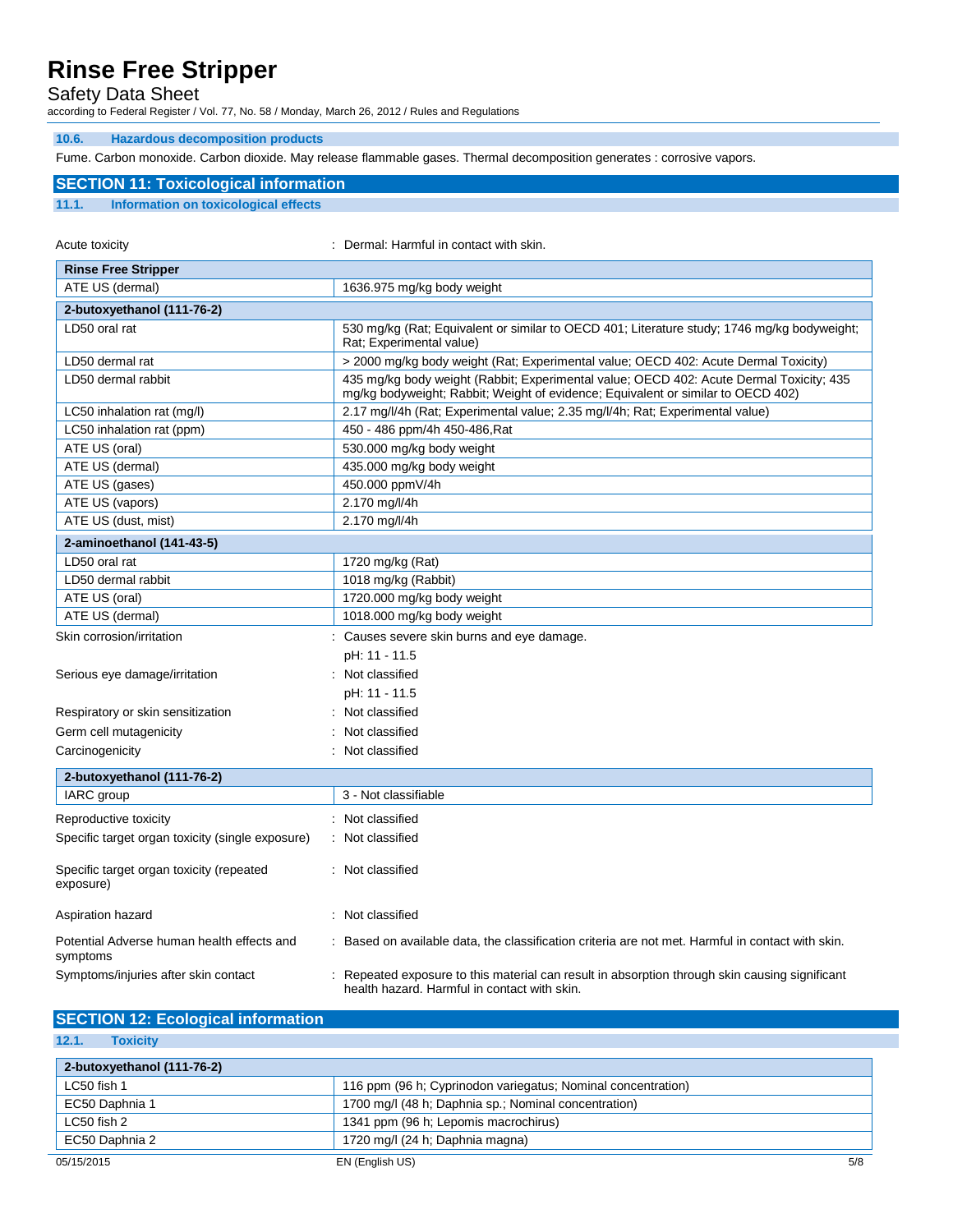Safety Data Sheet

according to Federal Register / Vol. 77, No. 58 / Monday, March 26, 2012 / Rules and Regulations

| 2-butoxyethanol (111-76-2)                    |                                                                                         |  |
|-----------------------------------------------|-----------------------------------------------------------------------------------------|--|
| TLM fish 1                                    | 100 - 1000,96 h; Pisces                                                                 |  |
| TLM other aquatic organisms 1                 | 100 - 1000,96 h                                                                         |  |
| Threshold limit algae 1                       | 900 mg/l (168 h; Scenedesmus quadricauda)                                               |  |
| Threshold limit algae 2                       | 35 mg/l (192 h; Microcystis aeruginosa)                                                 |  |
| 2-aminoethanol (141-43-5)                     |                                                                                         |  |
| LC50 fish 1                                   | 150 mg/l 96 h; Salmo gairdneri (Oncorhynchus mykiss)                                    |  |
| EC50 Daphnia 1                                | 140 mg/l (24 h; Daphnia magna)                                                          |  |
| LC50 fish 2                                   | 329.16 mg/l (96 h; Lepomis macrochirus)                                                 |  |
| TLM fish 1                                    | 100 - 1000,96 h; Pisces                                                                 |  |
| TLM other aquatic organisms 1                 | 100 - 1000,96 h                                                                         |  |
| Threshold limit algae 1                       | 0.97 mg/l (192 h; Scenedesmus quadricauda; Inhibitory)                                  |  |
| Threshold limit algae 2                       | 35 mg/l (72 h; Algae)                                                                   |  |
| 12.2.<br><b>Persistence and degradability</b> |                                                                                         |  |
| <b>Rinse Free Stripper</b>                    |                                                                                         |  |
| Persistence and degradability                 | Not established.                                                                        |  |
| 2-butoxyethanol (111-76-2)                    |                                                                                         |  |
| Persistence and degradability                 | Readily biodegradable in water. Biodegradable in the soil. Photodegradation in the air. |  |
| Biochemical oxygen demand (BOD)               | 0.71 g O <sub>2</sub> /g substance                                                      |  |
| Chemical oxygen demand (COD)                  | 2.20 g O <sub>2</sub> /g substance                                                      |  |
| ThOD                                          | 2.305 g O <sub>2</sub> /g substance                                                     |  |
| BOD (% of ThOD)                               | 0.31 % ThOD                                                                             |  |
| 2-aminoethanol (141-43-5)                     |                                                                                         |  |
| Persistence and degradability                 | Readily biodegradable in water. Biodegradable in the soil.                              |  |
| Biochemical oxygen demand (BOD)               | 0.80 g O <sub>2</sub> /g substance                                                      |  |
| Chemical oxygen demand (COD)                  | 1.34 g O <sub>2</sub> /g substance                                                      |  |
| ThOD                                          | 2.49 g O <sub>2</sub> /g substance                                                      |  |
| BOD (% of ThOD)                               | 0.32 % ThOD                                                                             |  |
| 12.3.<br><b>Bioaccumulative potential</b>     |                                                                                         |  |
| <b>Rinse Free Stripper</b>                    |                                                                                         |  |
| Bioaccumulative potential                     | Not established.                                                                        |  |
| 2-butoxyethanol (111-76-2)                    |                                                                                         |  |
| Log Pow                                       | 0.81 (Experimental value; BASF test; 25 °C)                                             |  |
| Bioaccumulative potential                     | Low potential for bioaccumulation (Log Kow $<$ 4).                                      |  |
| 2-aminoethanol (141-43-5)                     |                                                                                         |  |
| Log Pow                                       | $-1.91$                                                                                 |  |
| Bioaccumulative potential                     | Bioaccumulation: not applicable.                                                        |  |
| 12.4.<br><b>Mobility in soil</b>              |                                                                                         |  |
|                                               |                                                                                         |  |
| 2-butoxyethanol (111-76-2)<br>Surface tension | 0.027 N/m (25 °C)                                                                       |  |
|                                               |                                                                                         |  |
| 2-aminoethanol (141-43-5)                     |                                                                                         |  |
| Surface tension                               | 0.050 N/m                                                                               |  |
| 12.5.<br><b>Other adverse effects</b>         |                                                                                         |  |
| Effect on the global warming                  | : No known ecological damage caused by this product.                                    |  |
| Other information                             | : Avoid release to the environment.                                                     |  |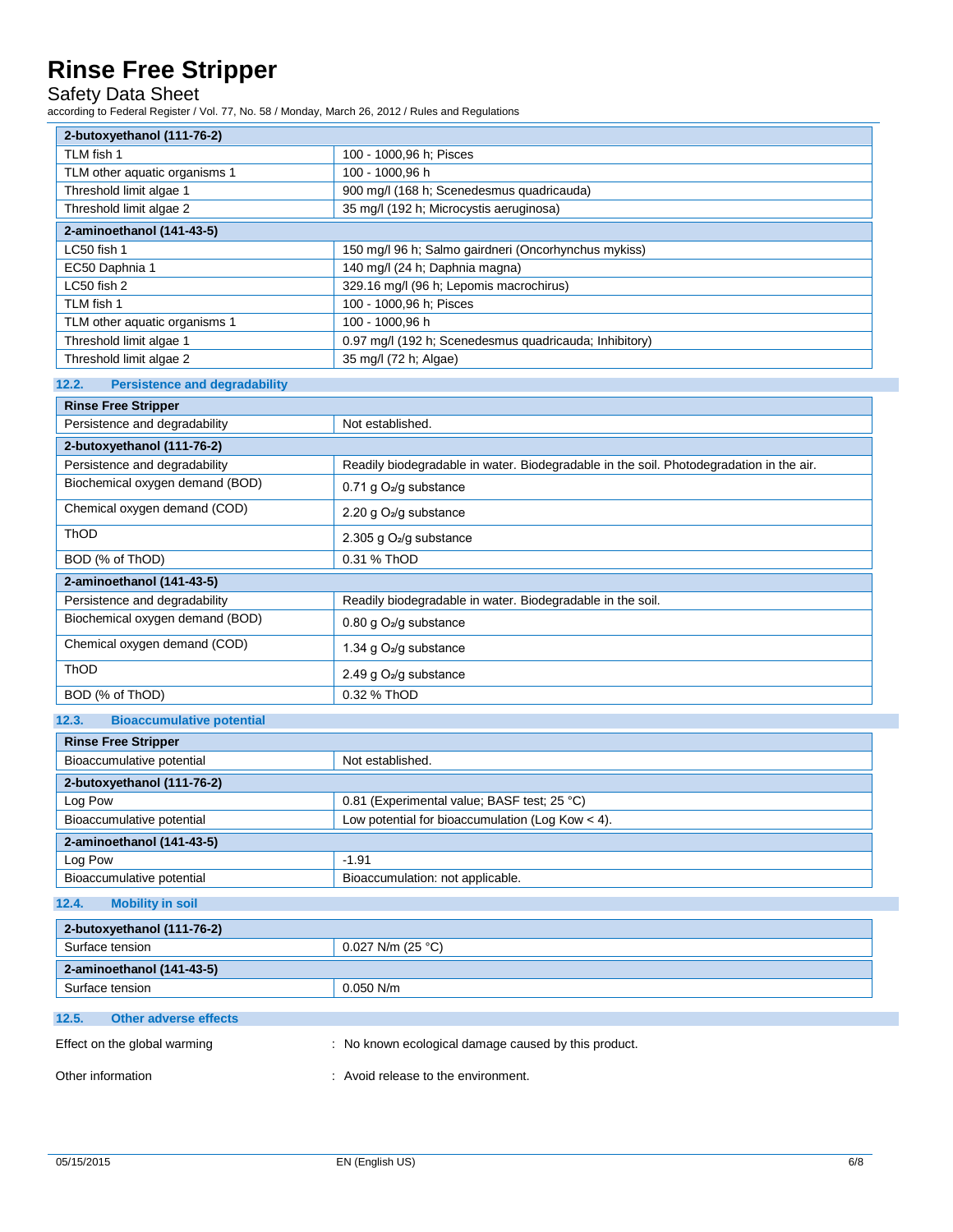### Safety Data Sheet

according to Federal Register / Vol. 77, No. 58 / Monday, March 26, 2012 / Rules and Regulations

| according to Federal Kegister / Vol. 77, No. 307 Monday, March 20, 2012 / Kules and Regulations |                                                                                                                                                                                |
|-------------------------------------------------------------------------------------------------|--------------------------------------------------------------------------------------------------------------------------------------------------------------------------------|
| <b>SECTION 13: Disposal considerations</b>                                                      |                                                                                                                                                                                |
| 13.1.<br><b>Waste treatment methods</b>                                                         |                                                                                                                                                                                |
| Waste disposal recommendations                                                                  | Dispose in a safe manner in accordance with local/national regulations. Dispose of<br>contents/container in accordance with local/regional/national/international regulations. |
| Additional information                                                                          | : Handle empty containers with care because residual vapors are flammable.                                                                                                     |
| Ecology - waste materials                                                                       | : Avoid release to the environment.                                                                                                                                            |
| <b>SECTION 14: Transport information</b>                                                        |                                                                                                                                                                                |
|                                                                                                 |                                                                                                                                                                                |
| <b>Department of Transportation (DOT)</b>                                                       |                                                                                                                                                                                |
| In accordance with DOT                                                                          |                                                                                                                                                                                |
| Not regulated for transport                                                                     |                                                                                                                                                                                |
| <b>Additional information</b>                                                                   |                                                                                                                                                                                |
| Other information                                                                               | : No supplementary information available.                                                                                                                                      |
|                                                                                                 |                                                                                                                                                                                |
| <b>ADR</b>                                                                                      |                                                                                                                                                                                |
| No additional information available                                                             |                                                                                                                                                                                |
| <b>Transport by sea</b>                                                                         |                                                                                                                                                                                |
| No additional information available                                                             |                                                                                                                                                                                |
|                                                                                                 |                                                                                                                                                                                |
| Air transport                                                                                   |                                                                                                                                                                                |
| No additional information available                                                             |                                                                                                                                                                                |
| <b>SECTION 15: Regulatory information</b>                                                       |                                                                                                                                                                                |
| <b>15.1. US Federal regulations</b>                                                             |                                                                                                                                                                                |
| 2-butoxyethanol (111-76-2)                                                                      |                                                                                                                                                                                |
| Listed on the United States TSCA (Toxic Substances Control Act) inventory                       |                                                                                                                                                                                |
| 2-aminoethanol (141-43-5)                                                                       |                                                                                                                                                                                |
| Listed on the United States TSCA (Toxic Substances Control Act) inventory                       |                                                                                                                                                                                |
|                                                                                                 |                                                                                                                                                                                |
| 15.2. International regulations                                                                 |                                                                                                                                                                                |
| <b>CANADA</b><br>No additional information available                                            |                                                                                                                                                                                |
|                                                                                                 |                                                                                                                                                                                |
| <b>EU-Regulations</b>                                                                           |                                                                                                                                                                                |
| No additional information available                                                             |                                                                                                                                                                                |
| Classification according to Regulation (EC) No. 1272/2008 [CLP]                                 |                                                                                                                                                                                |
| No additional information available                                                             |                                                                                                                                                                                |
|                                                                                                 |                                                                                                                                                                                |
| Classification according to Directive 67/548/EEC [DSD] or 1999/45/EC [DPD]                      |                                                                                                                                                                                |
| Not classified                                                                                  |                                                                                                                                                                                |
|                                                                                                 |                                                                                                                                                                                |
| <b>National regulations</b><br>No additional information available                              |                                                                                                                                                                                |
|                                                                                                 |                                                                                                                                                                                |
| 15.3. US State regulations                                                                      |                                                                                                                                                                                |
| No additional information available                                                             |                                                                                                                                                                                |
|                                                                                                 |                                                                                                                                                                                |
|                                                                                                 |                                                                                                                                                                                |
| <b>SECTION 16: Other information</b>                                                            |                                                                                                                                                                                |
| <b>Revision date</b>                                                                            | : 04/15/2015                                                                                                                                                                   |
| Other information                                                                               | : None.                                                                                                                                                                        |
|                                                                                                 |                                                                                                                                                                                |